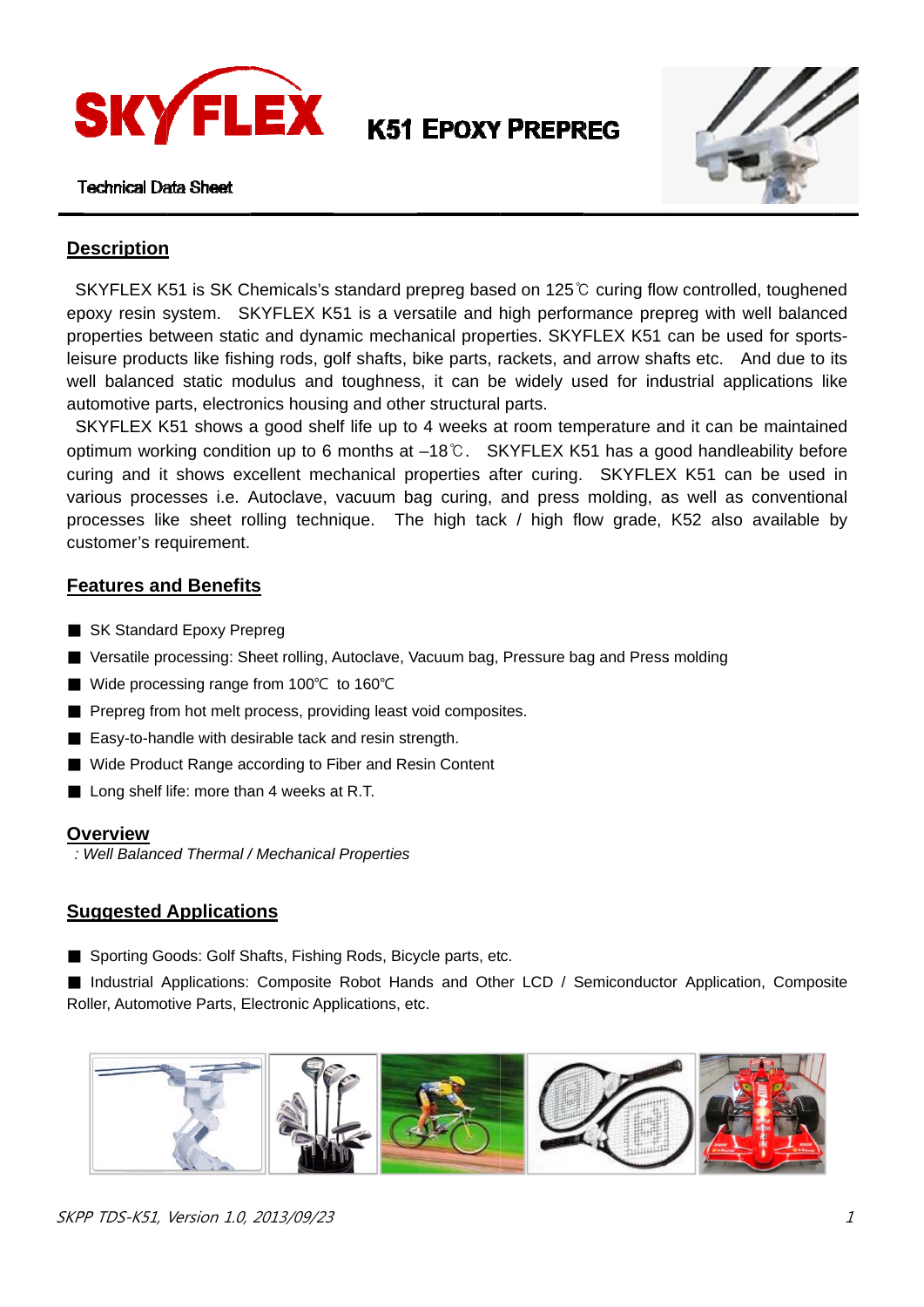



# **Resin Matrix Properties**

Viscosity Profile (Straight Heat up cure cycle)



Viscosity Profile (Stepped Cure Cycle)

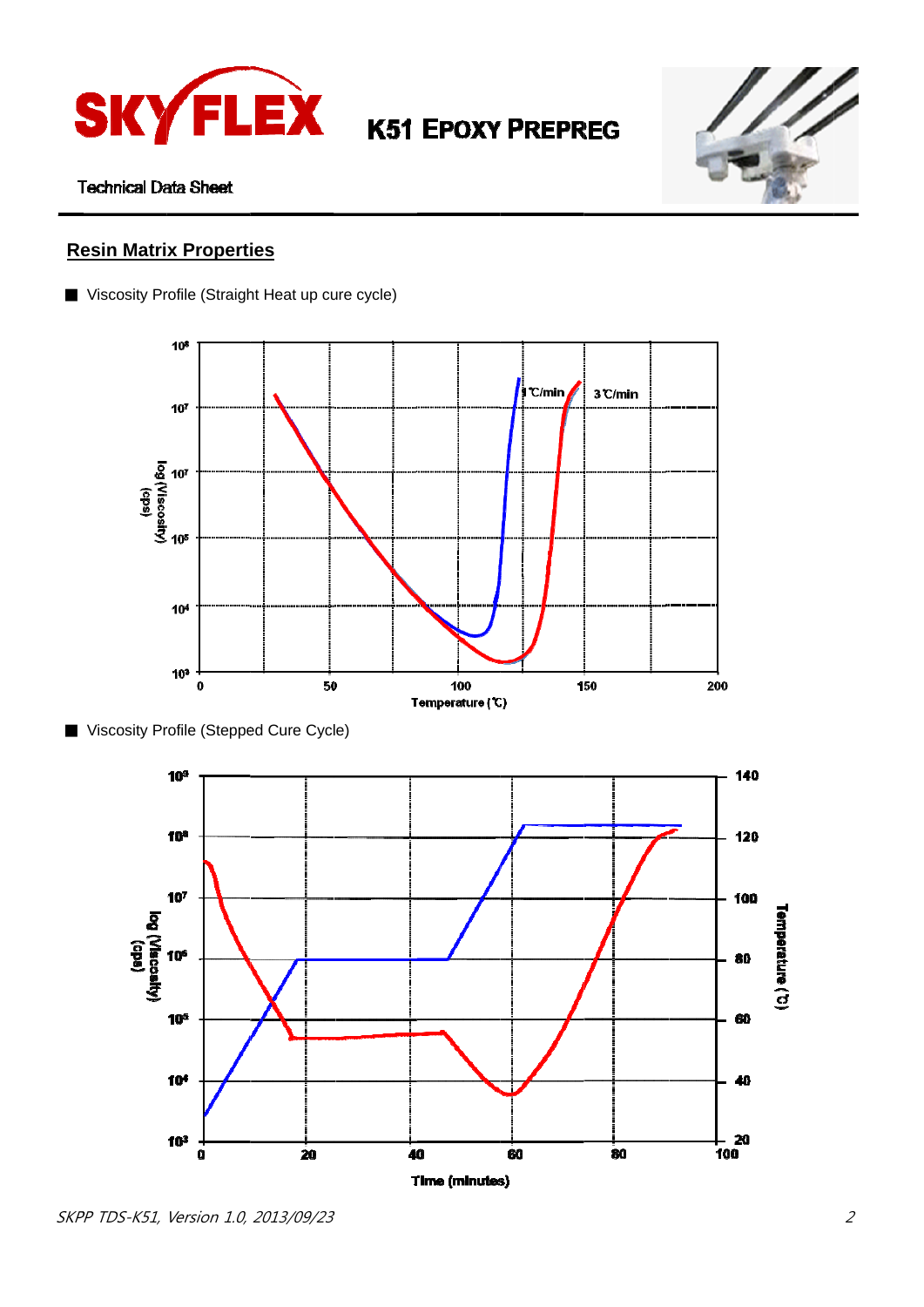





DSC Study

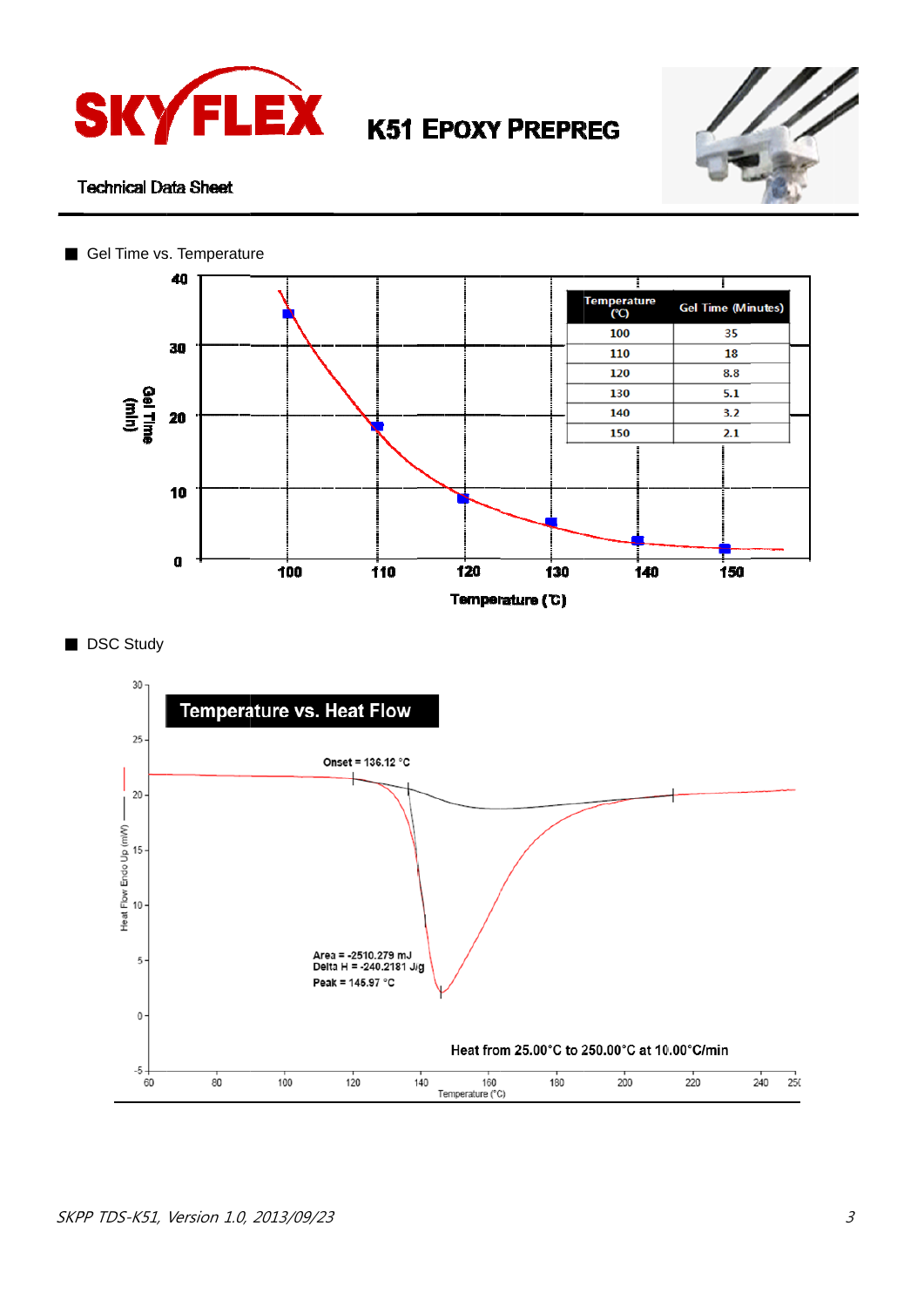

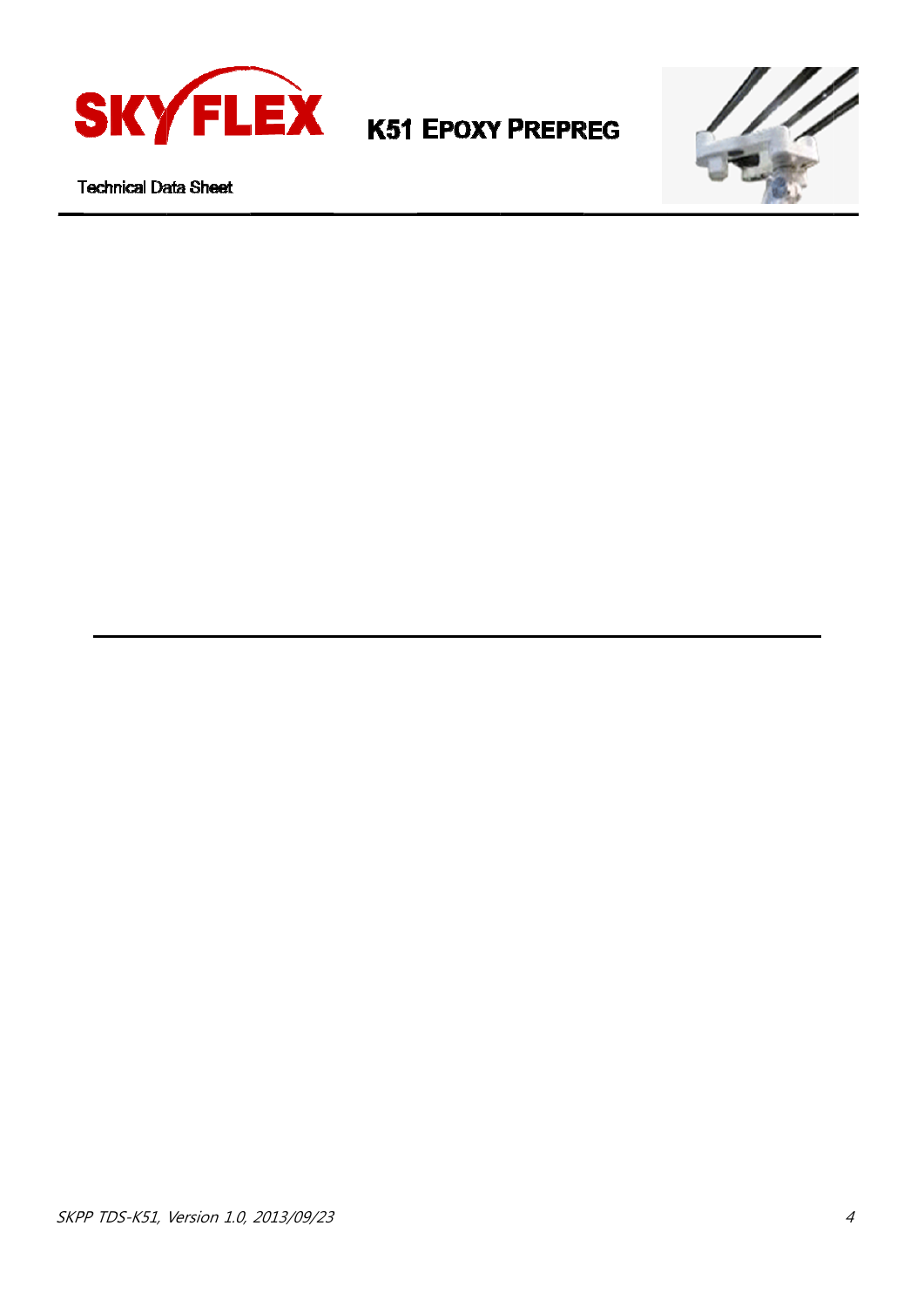



# **Recommended Processing Conditions**

- Recommended processing: Pressure Bag (Bladder Molding)
- Typical Applications: Bicycle Parts, Ice Hockey Stick, Tennis Racket etc.



- Recommended processing: Sheet Rolling, Autoclave Process
- Typical Applications: Gold Shaft, Fishing Rod and other industrial applications

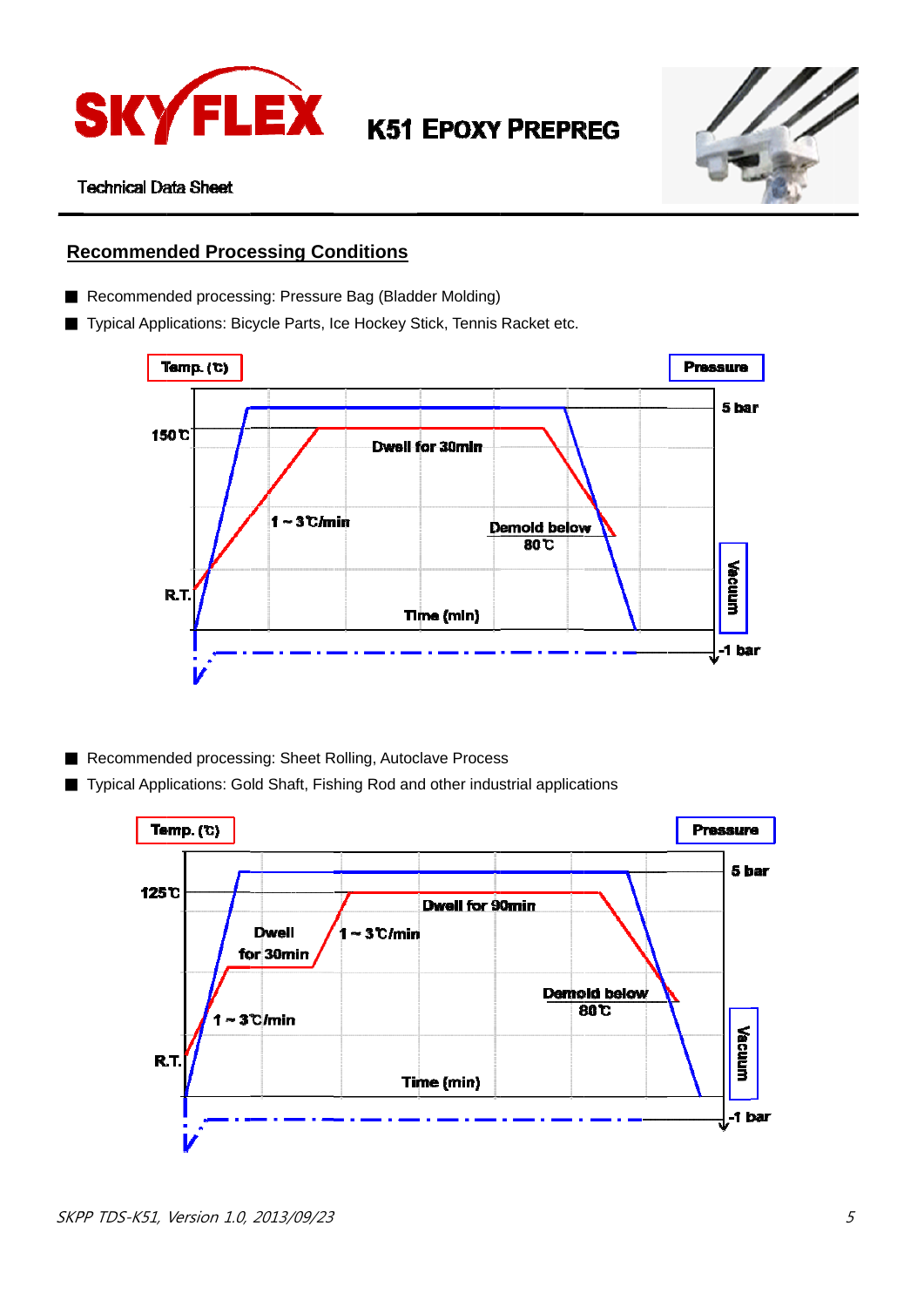



## **Cured Prepreg Properties**

## Cured Laminate Properties

The mechanical properties listed in the following table are average values obtained from the example prepreg, USN150A and WSN3KY. Values are based using an autoclave cured at 125℃ for 90minutes with 5 bar pressure.

| <b>Properties</b>                                              | <b>Test Method</b>   | <b>USN150A</b><br>(TR50 applied, FAW<br>150gsm, RC 36%) | <b>WSN3KY</b><br>(TR30 applied plain<br>weave, FAW 200gsm,<br>RC 40%) |  |  |  |  |  |  |  |
|----------------------------------------------------------------|----------------------|---------------------------------------------------------|-----------------------------------------------------------------------|--|--|--|--|--|--|--|
| <b>Physical Properties</b>                                     |                      |                                                         |                                                                       |  |  |  |  |  |  |  |
| Cured Resin Density (g/m <sup>3</sup> )                        |                      | 1.20                                                    | 1.20                                                                  |  |  |  |  |  |  |  |
| Fiber Density $(g/m^3)$                                        |                      | 1.82                                                    | 1.79                                                                  |  |  |  |  |  |  |  |
| Tg: DMA, $E'(C)$                                               | <b>ASTM</b>          | 122.83                                                  |                                                                       |  |  |  |  |  |  |  |
| Tg: DMA, Peak tanδ (°C)                                        | 7028                 | 136.47                                                  |                                                                       |  |  |  |  |  |  |  |
| <b>Mechanical Properties</b>                                   |                      |                                                         |                                                                       |  |  |  |  |  |  |  |
| 0° Tensile                                                     |                      |                                                         |                                                                       |  |  |  |  |  |  |  |
| <b>Strength (MPa)</b>                                          | <b>ASTM D3039</b>    | 2500                                                    | 1000                                                                  |  |  |  |  |  |  |  |
| <b>Modulus (GPa)</b>                                           |                      | 125.3                                                   | 60.7                                                                  |  |  |  |  |  |  |  |
| 90° Tensile                                                    |                      |                                                         |                                                                       |  |  |  |  |  |  |  |
| <b>Strength (MPa)</b>                                          | <b>ASTM</b><br>D3039 | 60                                                      | 850                                                                   |  |  |  |  |  |  |  |
| <b>Modulus (GPa)</b>                                           |                      | 8.4                                                     | 55.8                                                                  |  |  |  |  |  |  |  |
| 0° Compression                                                 |                      |                                                         |                                                                       |  |  |  |  |  |  |  |
| <b>Strength (MPa)</b>                                          | <b>ASTM D695</b>     | 1200                                                    | 780                                                                   |  |  |  |  |  |  |  |
| <b>Modulus (GPa)</b>                                           |                      |                                                         |                                                                       |  |  |  |  |  |  |  |
| 0° Flexural                                                    | <b>ASTM</b>          |                                                         |                                                                       |  |  |  |  |  |  |  |
| <b>Strength (MPa)</b>                                          | D790                 | 1150                                                    |                                                                       |  |  |  |  |  |  |  |
| <b>Modulus (GPa)</b>                                           |                      |                                                         |                                                                       |  |  |  |  |  |  |  |
| <b>Interlaminar Shear</b>                                      | <b>ASTM</b>          |                                                         |                                                                       |  |  |  |  |  |  |  |
| <b>Strength (MPa)</b>                                          | D2344                | 88.5                                                    |                                                                       |  |  |  |  |  |  |  |
| <b>Impact Strength</b><br>Izod, Unnotched (KJ/m <sup>2</sup> ) | <b>ASTM</b><br>D256  | 130                                                     |                                                                       |  |  |  |  |  |  |  |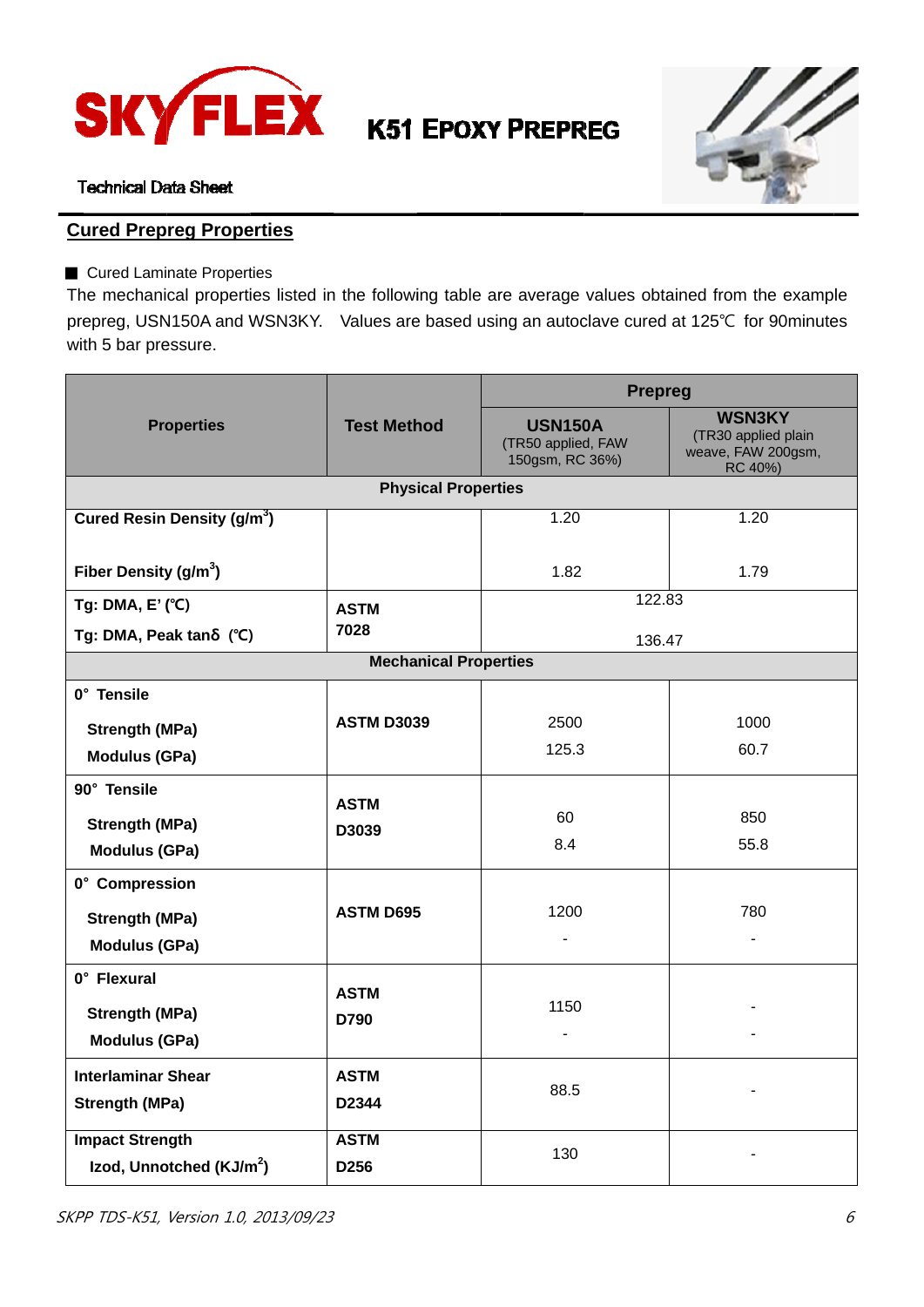



■ Tensile Properties of UD Prepreg

<Test Method>

**- ASTM D3039** 





|                |                                        | <b>Fiber</b><br><b>Areal</b> | <b>Resin</b>                | <b>Tensile Strength</b><br>(kgf/mm <sup>2</sup> ) |                      | <b>Tensile Strength</b><br>(Ton/mm <sup>2</sup> ) |       |
|----------------|----------------------------------------|------------------------------|-----------------------------|---------------------------------------------------|----------------------|---------------------------------------------------|-------|
| <b>Fiber</b>   | W <sub>t.</sub><br>(g/m <sup>2</sup> ) | <b>Content</b><br>(%)        | <b>Test</b><br><b>Value</b> | <b>Normalize</b><br>to $60%$<br>fiber vol.        | <b>Test</b><br>Value | <b>Normalize</b><br>to 60%<br>fiber vol.          |       |
| <b>USN150B</b> | Pyrofil <sup>®</sup> TR50S             | 150<br>300                   | 33                          | 261.2                                             | 273.8                | 12.49                                             | 13.08 |
| <b>UIN150B</b> | Pyrofil <sup>®</sup> MR60              |                              |                             | 287.5                                             | 300.7                | 14.40                                             | 15.06 |
| <b>UMN150B</b> | Pyrofil <sup>®</sup> MS40              |                              |                             | 212.3                                             | 219.9                | 16.50                                             | 17.09 |
| <b>UHN150B</b> | Pyrofil <sup>®</sup> HR40              |                              |                             | 240.8                                             | 252.4                | 19.00                                             | 19.92 |
| <b>UPN150B</b> | Pyrofil <sup>®</sup> HS40              |                              |                             | 203.7                                             | 215.0                | 20.87                                             | 22.03 |
| <b>URN300B</b> | Dialead <sup>®</sup> K63712            |                              |                             | 132.0                                             | 148.3                | 30.30                                             | 34.04 |

■ DMA Trace (3min/°C Lamp. Scan)